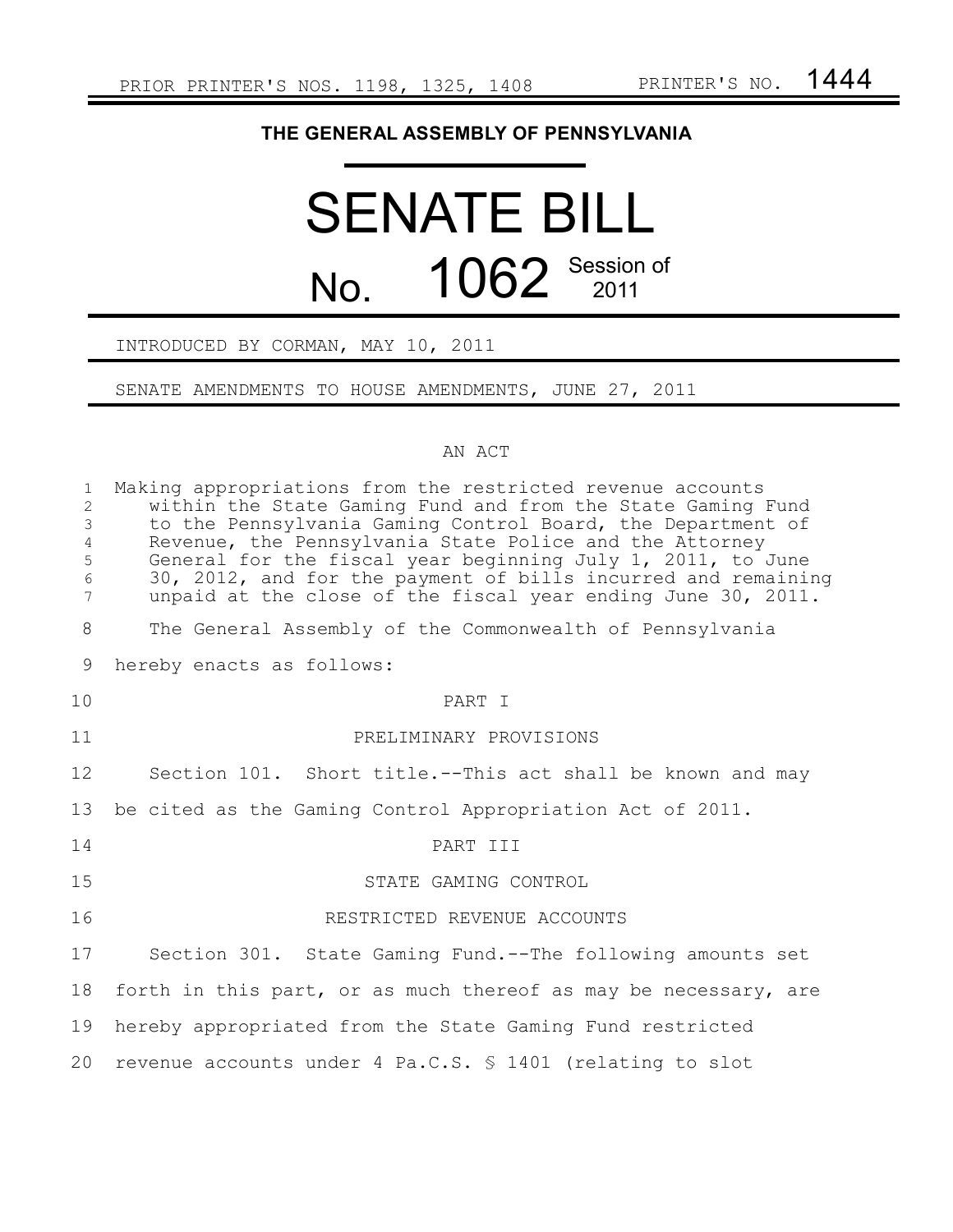machine licensee deposits) to the agencies of the Executive Department named in this part for the purposes set forth for the fiscal year beginning July 1, 2011, and for the payment of bills incurred and remaining unpaid at the close of the fiscal year ending June 30, 2012. 1 2 3 4 5

Section 302. Attorney General.--The following amounts are appropriated to the Attorney General: For salaries, wages and all necessary expenses of the Attorney General related to 4 Pa.C.S. Pt. 6 7 8 9

II (relating to gaming). 10

State appropriation............. 976,000 11

 $\leftarrow$ 

For salaries, wages and all necessary expensesassociated with the Bureau of Investigations and 12 13

Enforcement. This amount includes \$1,500,000 for 14

the costs associated with the development of 15

computer systems necessary for the investigation 16

and enforcement duties. 17

State appropriation............. 12,940,000 18

Section 303. Department of Revenue.--The 19

following amounts are appropriated to the 20

Department of Revenue: 21

For the salaries, wages and all necessary 22

expenses of the Department of Revenue related to 4 23

Pa.C.S. Pt. II (relating to gaming). 24

State appropriation............. 9,501,000 25

Section 304. Pennsylvania State Police.--The 26

following amounts are appropriated to the 27

Pennsylvania State Police: 28

For the salaries, wages and all necessary 29

expenses of the Pennsylvania State Police related 30